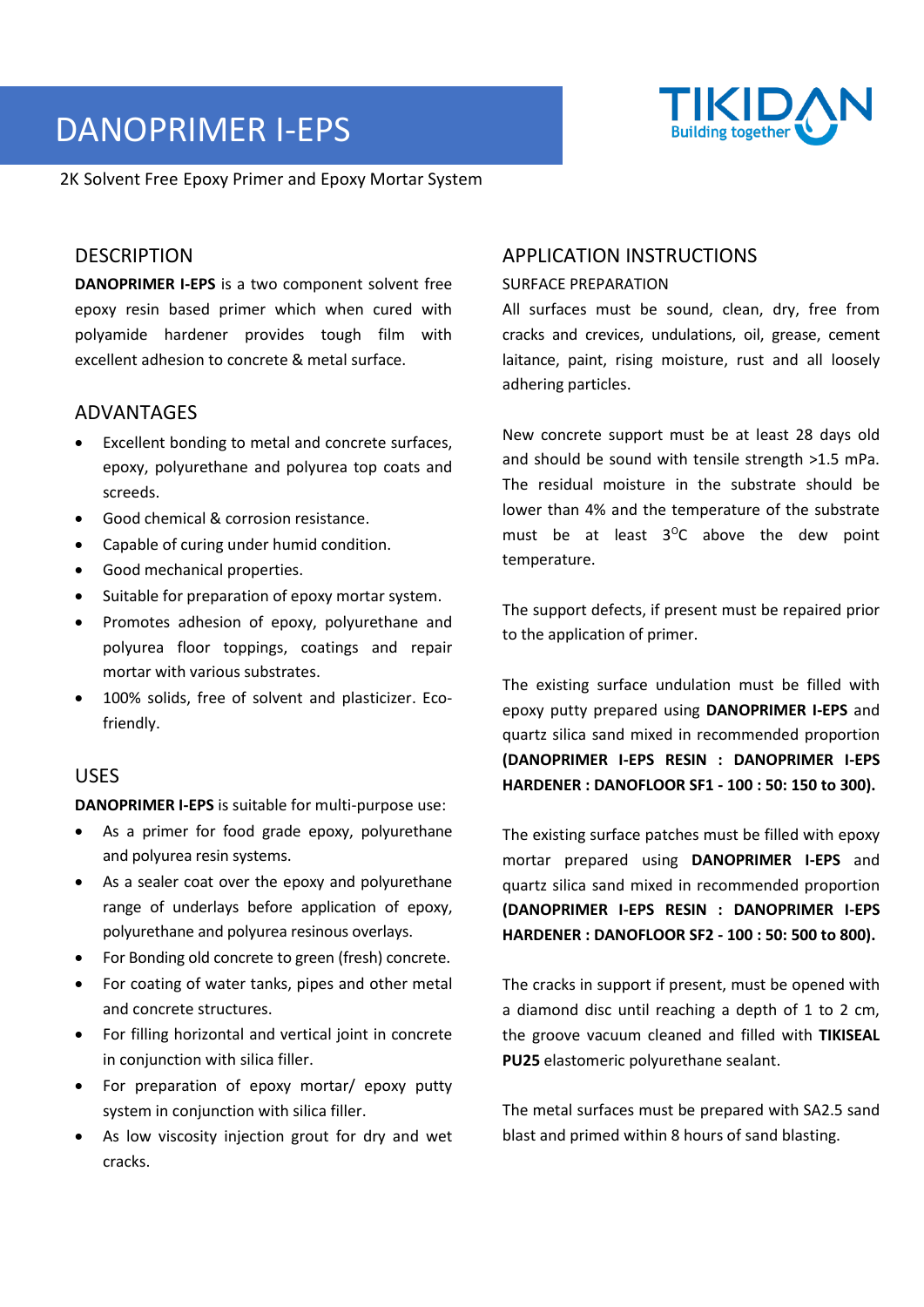

#### APPLICATION AS PRIMER

Gradually add Hardener component of primer to the Resin component of primer in recommended proportion and mix to achieve homogenous mix. Once mix is prepared, primer is applied in a thin, continuous film using stiff brush/ roller or trowel.

In order to provide mechanical key to subsequent applications, after application of primer, immediately broadcast quartz silica sand **DANOFLOOR SF2** until saturation. Once dry, remove the excess un-bonded quartz silica sand using vacuum.

Porous surfaces may require two coats of primer.

Primer should be allowed to cure sufficiently, normally 6 to 18 hrs., prior to application of subsequent epoxy or polyurethane or polyurea floor toppings or coatings.

|  | <b>PROPERTIES OF COMPONENTS</b> |
|--|---------------------------------|
|--|---------------------------------|

| <b>Property</b>                | <b>Part A Resin</b>           | <b>Part B Hardener</b>                      |
|--------------------------------|-------------------------------|---------------------------------------------|
| Type of compound               | Solvent free<br>epoxy resin   | Polyamide                                   |
| Colour/Appearance              | Pale brownish<br>clear liquid | Brownish yellow<br>to slight hazy<br>liquid |
| Density at 25 <sup>°</sup> C   | $1.15 \pm 0.05$ g/cc          | $0.97 \pm 0.05$ g/cc                        |
| Viscosity at 25 <sup>O</sup> C | 500 to 700<br>mPa.s           | 10000 to 30000<br>mPa.s                     |

#### MIX PROPORTION & POT LIFE FOR PRIMER

| Mix Ratio, PBW                | 100:50                            |  |
|-------------------------------|-----------------------------------|--|
| <b>RESIN: HARDENER</b>        |                                   |  |
| Pot Life at 25 <sup>o</sup> C | 120 Minutes approx.               |  |
| Coverage per Kg.*             | On metal surface: 6 to 8 $m2$     |  |
|                               | On concrete surface: 4 to 6 $m^2$ |  |

\*Coverage is approximate and it depends upon the site conditions and surface porosity at the time of application.

#### APPLICATION AS MORTAR / PUTTY

Gradually add Hardener component of primer to the Resin component of primer in recommended proportion and mix to achieve homogenous mix. Once mix is prepared, gradually add quartz silica filler **DANOFLOOR SF2** and mix to achieve homogeneous mix. Immediately apply prepared mortar on a tacky primed surface using flat trowel to build required thickness.

# MIX PROPORTION FOR EPOXY PUTTY / MORTAR

| Mix Ratio, PBW                         | 100:50:500 to 800 |
|----------------------------------------|-------------------|
| <b>RESIN: HARDENER: DANOFLOOR SF2</b>  |                   |
| Pot life at 25 <sup>o</sup> C, approx. | 140 Minutes       |
| <b>Curing Schedule</b>                 |                   |
| At $20^0$ C.                           | 48 Hours          |
| At $30^{\circ}$ C                      | 20 to 24 Hours    |
| At $40^{\circ}$ C                      | 16 to 20 Hours    |

# APPLICATION AS BONDING AGENT FOR BONDING OLD CONCRETE TO GREEN (FRESH) CONCRETE

Gradually add Hardener component of primer to the Resin component of primer in recommended proportion and mix to achieve homogenous mix. Once mix is prepared, Apply in a thin, continuous film using stiff brush/ roller on to the prepared surface to be adhered.

The new cementitious surface (screed or concrete) should be applied and adhered to the old cementitious surface coated with **DANOPRIMER I-EPS,** while the applied coating is still tacky. In case the applied coating has dried or become tack free, a second coat must be applied on the same day of application of first coat, otherwise the first coat must be mechanically removed prior to application of fresh coat of **DANOPRIMER I-EPS.**